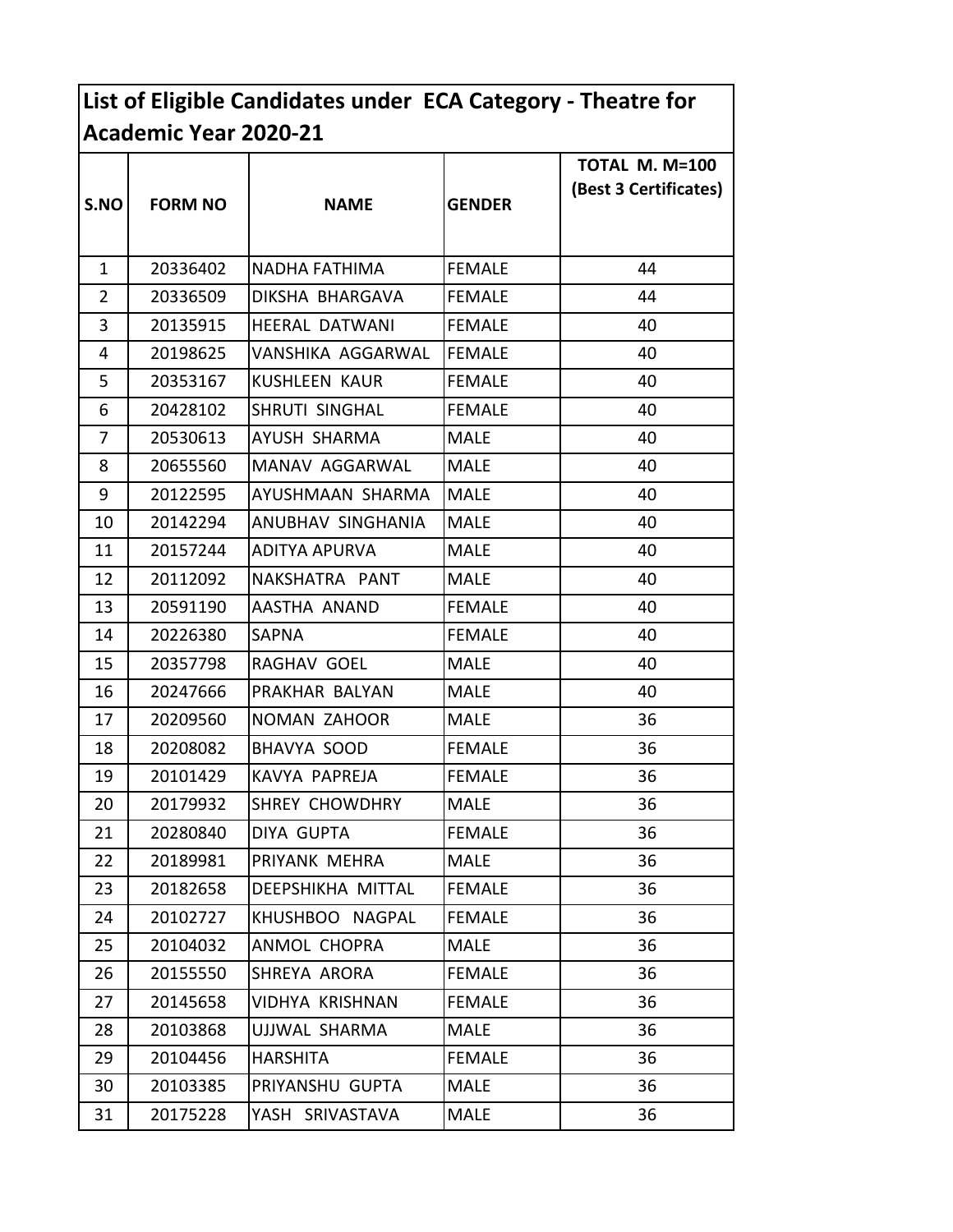| 32 | 20225303 | <b>OMANSH TALWAR</b>      | <b>MALE</b>   | 36 |
|----|----------|---------------------------|---------------|----|
| 33 | 20334336 | PRATISHTHA DITYA          | <b>FEMALE</b> | 36 |
| 34 | 20252820 | PRIYANSHI GUPTA           | FEMALE        | 36 |
| 35 | 20145380 | TANISHKA AGGARWAL         | <b>FEMALE</b> | 36 |
| 36 | 20167929 | DEEPANSHI TANEJA          | <b>FEMALE</b> | 36 |
| 37 | 20106779 | SIMRAN ANAND              | <b>FEMALE</b> | 36 |
| 38 | 20125269 | TUSHAR DHAWAN             | <b>MALE</b>   | 36 |
| 39 | 20140883 | MEERA                     | <b>FEMALE</b> | 36 |
| 40 | 20193736 | LIZA CHOPRA               | <b>FEMALE</b> | 36 |
| 41 | 20113500 | PRANAY UTTAM              | <b>MALE</b>   | 36 |
| 42 | 20143010 | <b>KRITIKA</b>            | <b>FEMALE</b> | 36 |
| 43 | 20258850 | ANUSHI ARORA              | <b>FEMALE</b> | 36 |
| 44 | 20225557 | LIPIKA TRIPATHI           | <b>FEMALE</b> | 36 |
| 45 | 20355333 | SHRUTI GAUBA              | <b>FEMALE</b> | 36 |
| 46 | 20125131 | <b>VARUN BHATIA</b>       | <b>MALE</b>   | 36 |
| 47 | 20215577 | KARANJEET SINGH           | <b>MALE</b>   | 36 |
| 48 | 20118443 | DIVYAM GABA               | <b>MALE</b>   | 36 |
| 49 | 20135489 | ISHANT GUPTA              | <b>MALE</b>   | 36 |
| 50 | 20161241 | ANINDITA - ADHIKARI       | <b>FEMALE</b> | 36 |
| 51 | 20199364 | ABHIRAJ SINGH             | <b>MALE</b>   | 36 |
| 52 | 20218198 | ASHWEEN KAUR MALHO FEMALE |               | 36 |
| 53 | 20135145 | <b>APURV DEV KAUSHIK</b>  | <b>MALE</b>   | 36 |
| 54 | 20146302 | KHUSHAL RAZDAN            | <b>MALE</b>   | 36 |
| 55 | 20218051 | ADITYA                    | <b>MALE</b>   | 36 |
| 56 | 20215533 | <b>MANJARI SINGH</b>      | <b>FEMALE</b> | 32 |
| 57 | 20224413 | KIRTI OJHA                | <b>FEMALE</b> | 32 |
| 58 | 20101651 | ARPAN LOHIA               | MALE          | 32 |
| 59 | 20115317 | <b>DAMYANTI</b>           | <b>FEMALE</b> | 32 |
| 60 | 20152997 | ARJUN KATARIYA            | <b>MALE</b>   | 32 |
| 61 | 20200633 | JATIN SAINI               | <b>MALE</b>   | 32 |
| 62 | 20194968 | GAYATRI VARSHNEY          | <b>FEMALE</b> | 32 |
| 63 | 20149204 | NIKHIL CHADHA             | <b>MALE</b>   | 32 |
| 64 | 20271087 | DIVIJ SINDHWANI           | <b>MALE</b>   | 32 |
| 65 | 20143007 | SAMAKSHI SINGH            | <b>FEMALE</b> | 32 |
| 66 | 20193782 | SAHIL PAHWA               | <b>MALE</b>   | 32 |
| 67 | 20143030 | AASTHA BISHT              | <b>FEMALE</b> | 32 |
| 68 | 20159128 | SHARANYA SINHA            | <b>FEMALE</b> | 32 |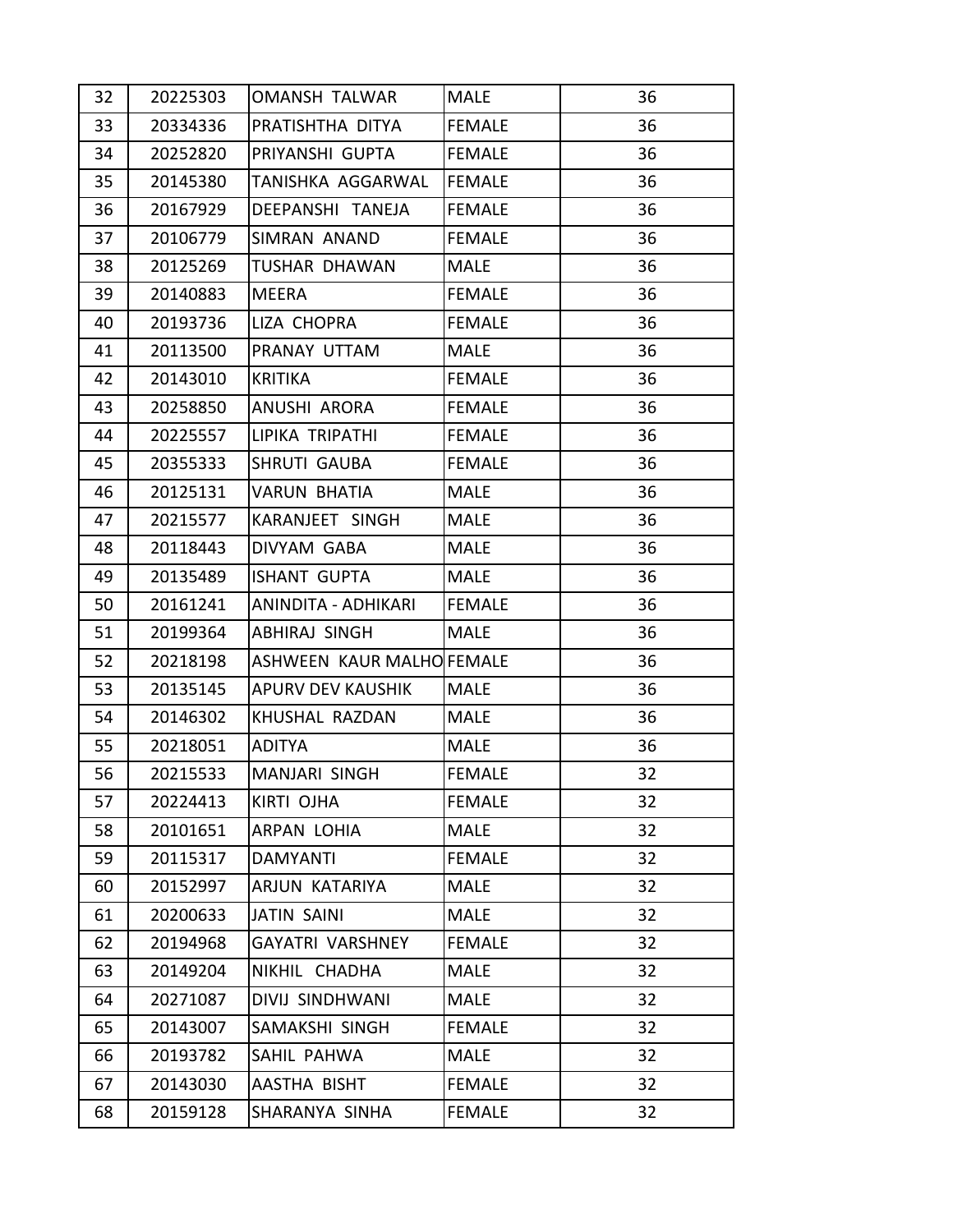| 69  | 20124986 | AASTHA BHATIA             | <b>FEMALE</b> | 32 |
|-----|----------|---------------------------|---------------|----|
| 70  | 20150878 | SHUBH GOEL                | <b>MALE</b>   | 32 |
| 71  | 20118431 | TANISHA BOSE              | <b>FEMALE</b> | 32 |
| 72  | 20209327 | YASHVI                    | <b>FEMALE</b> | 32 |
| 73  | 20308480 | SHIVAM GROVER             | MALE          | 32 |
| 74  | 20111891 | ISHIKA RAUTHAN            | <b>FEMALE</b> | 32 |
| 75  | 20108931 | PALAK YADAV               | <b>FEMALE</b> | 32 |
| 76  | 20135247 | SAURABH                   | <b>MALE</b>   | 32 |
| 77  | 20568950 | <b>KANAV KATYAL</b>       | <b>MALE</b>   | 32 |
| 78  | 20287660 | <b>TUSHAR TAYAL</b>       | <b>MALE</b>   | 32 |
| 79  | 20350847 | NAMAN SOMANI              | <b>MALE</b>   | 32 |
| 80  | 20239802 | TANYA SHARMA              | <b>FEMALE</b> | 32 |
| 81  | 20276897 | PRATHAM SHARMA            | <b>MALE</b>   | 32 |
| 82  | 20102482 | PALLAK BAREJA             | <b>FEMALE</b> | 32 |
| 83  | 20159246 | SOURABH TECKCHANDA MALE   |               | 32 |
| 84  | 20321148 | ARYAN SHARMA              | <b>MALE</b>   | 32 |
| 85  | 20114863 | JATIN RAWAT               | <b>MALE</b>   | 32 |
| 86  | 20580375 | ISHA CHAUDHARY            | <b>FEMALE</b> | 32 |
| 87  | 20145559 | <b>BHASKAR OJALE</b>      | MALE          | 32 |
| 88  | 20104660 | SAIYAM LUTHRA             | <b>MALE</b>   | 32 |
| 89  | 20121291 | SAMBHAV SHARMA            | <b>MALE</b>   | 28 |
| 90  | 20360713 | PARVATHY S                | <b>FEMALE</b> | 28 |
| 91  | 20325439 | VIRAL UPADHYAY            | <b>MALE</b>   | 28 |
| 92  | 20155562 | MEHUL PANWAR              | <b>MALE</b>   | 28 |
| 93  | 20475070 | <b>ANSHI</b>              | <b>FEMALE</b> | 28 |
| 94  | 20168431 | PARTHAVI RASTOGI          | <b>FEMALE</b> | 28 |
| 95  | 20151492 | BHAVYA JAGADISHWAR FEMALE |               | 28 |
| 96  | 20102556 | ROHIT SINGH               | <b>MALE</b>   | 28 |
| 97  | 20139761 | AYEZAH SALMAN             | <b>FEMALE</b> | 28 |
| 98  | 20125850 | <b>ABHISHEK GAUR</b>      | <b>MALE</b>   | 28 |
| 99  | 20181780 | DEVANSHI GARGASHYA        | <b>FEMALE</b> | 28 |
| 100 | 20351469 | <b>DEEPJOT SINGH</b>      | <b>MALE</b>   | 28 |
| 101 | 20414161 | AAKASH KUMAR              | <b>MALE</b>   | 28 |
| 102 | 20102118 | BHANU AGGARWAL            | <b>MALE</b>   | 28 |
| 103 | 20114532 | KRITI KUMAR               | <b>FEMALE</b> | 28 |
| 104 | 20106036 | KAMYA KALRA               | <b>FEMALE</b> | 28 |
| 105 | 20166517 | NAVYA MAHESHWARI          | <b>FEMALE</b> | 28 |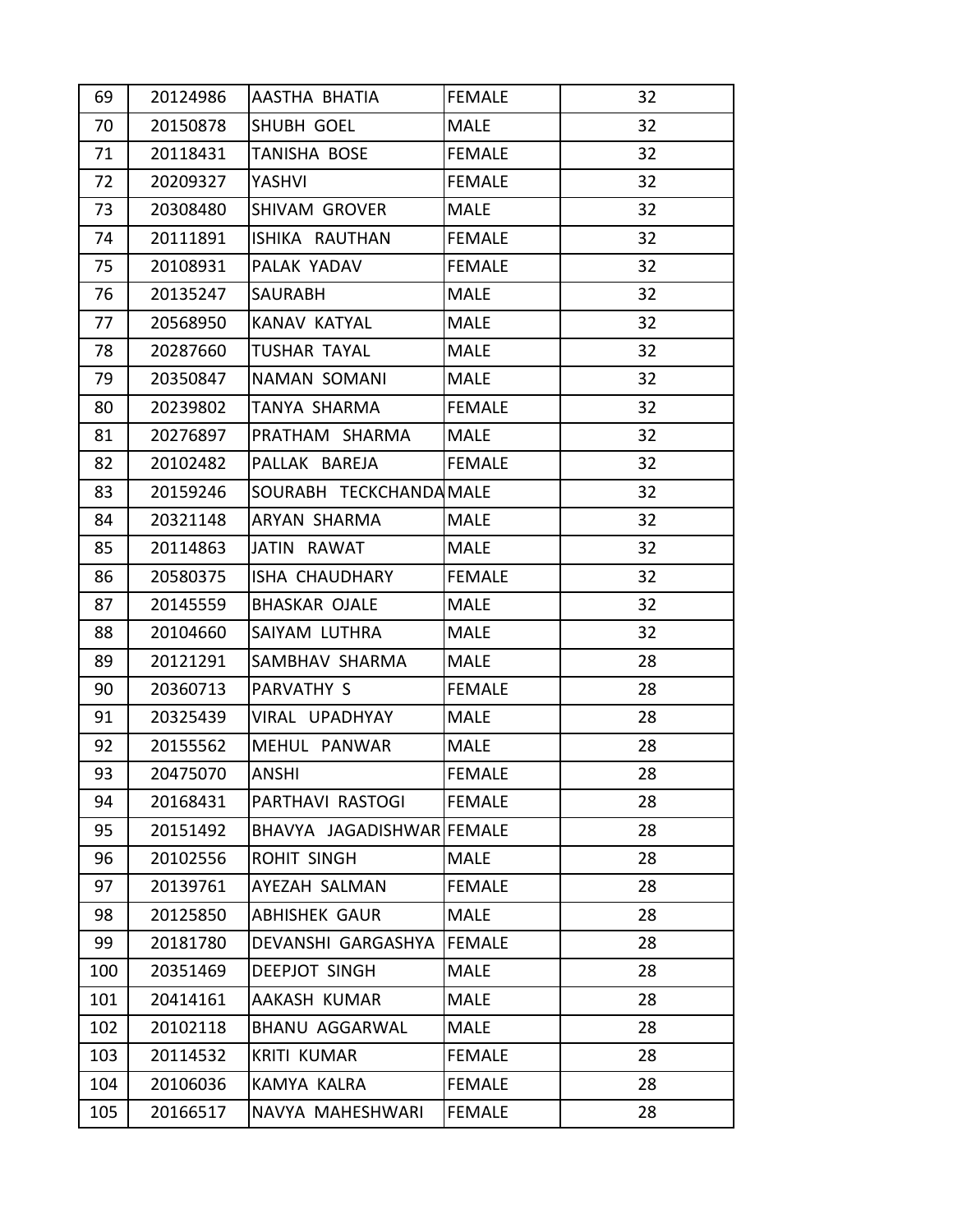| 106 | 20153840 | DEVIKA SHAH                      | <b>FEMALE</b> | 28 |
|-----|----------|----------------------------------|---------------|----|
| 107 | 20109880 | SOMYA CHHABRA                    | <b>FEMALE</b> | 28 |
| 108 | 20271704 | BHAVYA SEHGAL                    | <b>FEMALE</b> | 28 |
| 109 | 20405368 | ANSH BHAYANA                     | <b>MALE</b>   | 28 |
| 110 | 20600715 | <b>ABHISHEK SINGH CHAUH MALE</b> |               | 28 |
| 111 | 20166183 | ARJUN SHARMA                     | <b>MALE</b>   | 28 |
| 112 | 20124939 | RANVIJAY JHA                     | <b>MALE</b>   | 28 |
| 113 | 20118848 | LAKSHITA PATNEY                  | <b>FEMALE</b> | 28 |
| 114 | 20390897 | ANANYAA MANGLA                   | <b>FEMALE</b> | 24 |
| 115 | 20123678 | HRIDYA M SANTHOSH                | <b>FEMALE</b> | 24 |
| 116 | 20235244 | AGAM KAUR                        | <b>FEMALE</b> | 24 |
| 117 | 20239715 | ADHIRAJ PRATAP SINGH MALE        |               | 24 |
| 118 | 20103615 | MANVI NAHAR                      | <b>FEMALE</b> | 24 |
| 119 | 20238103 | ARUNDHATI RAJEEV ERA FEMALE      |               | 24 |
| 120 | 20158229 | TANAY GAUR                       | <b>MALE</b>   | 24 |
| 121 | 20200651 | <b>AMAN SINGH</b>                | MALE          | 24 |
| 122 | 20611391 | NANDINI DHAWAN                   | <b>FEMALE</b> | 24 |
| 123 | 20292125 | MAHIMA RAO                       | <b>FEMALE</b> | 24 |
| 124 | 20643184 | VANSH PANDITA                    | MALE          | 24 |
| 125 | 20185121 | ANSH JAIN                        | <b>MALE</b>   | 24 |
| 126 | 20113785 | PRATISHTHA CHUPHAL               | <b>FEMALE</b> | 24 |
| 127 | 20298240 | <b>TEJAV SOLANKI</b>             | <b>MALE</b>   | 24 |
| 128 | 20365990 | JITYA TANEJA                     | <b>MALE</b>   | 24 |
| 129 | 20131098 | URVASHI SAINI                    | <b>FEMALE</b> | 24 |
| 130 | 20215232 | PAKHI JAIN                       | <b>FEMALE</b> | 24 |
| 131 | 20227606 | SARA SHARMA                      | <b>FEMALE</b> | 24 |
| 132 | 20140096 | SHAURYA TOMAR                    | MALE          | 24 |
| 133 | 20654755 | YASH KUMAR SHUKLA                | <b>MALE</b>   | 24 |
| 134 | 20171172 | MD SHOAIB ANSARI                 | MALE          | 24 |
| 135 | 20148138 | MANYA JAIN                       | <b>FEMALE</b> | 24 |
| 136 | 20253257 | BHAVINI MISHRA                   | <b>FEMALE</b> | 24 |
| 137 | 20124528 | HIMANSHI CHAWLA                  | <b>FEMALE</b> | 24 |
| 138 | 20292613 | ASHVEEN KAUR SALUJA              | <b>FEMALE</b> | 24 |
| 139 | 20101107 | PRAYRAK* KAMAL MEHT MALE         |               | 24 |
| 140 | 20148633 | VAISHNAVI ARORA                  | <b>FEMALE</b> | 24 |
| 141 | 20145239 | <b>NOBIL GAUTAM</b>              | <b>MALE</b>   | 24 |
| 142 | 20114024 | VISHESH RAHEJA                   | <b>MALE</b>   | 24 |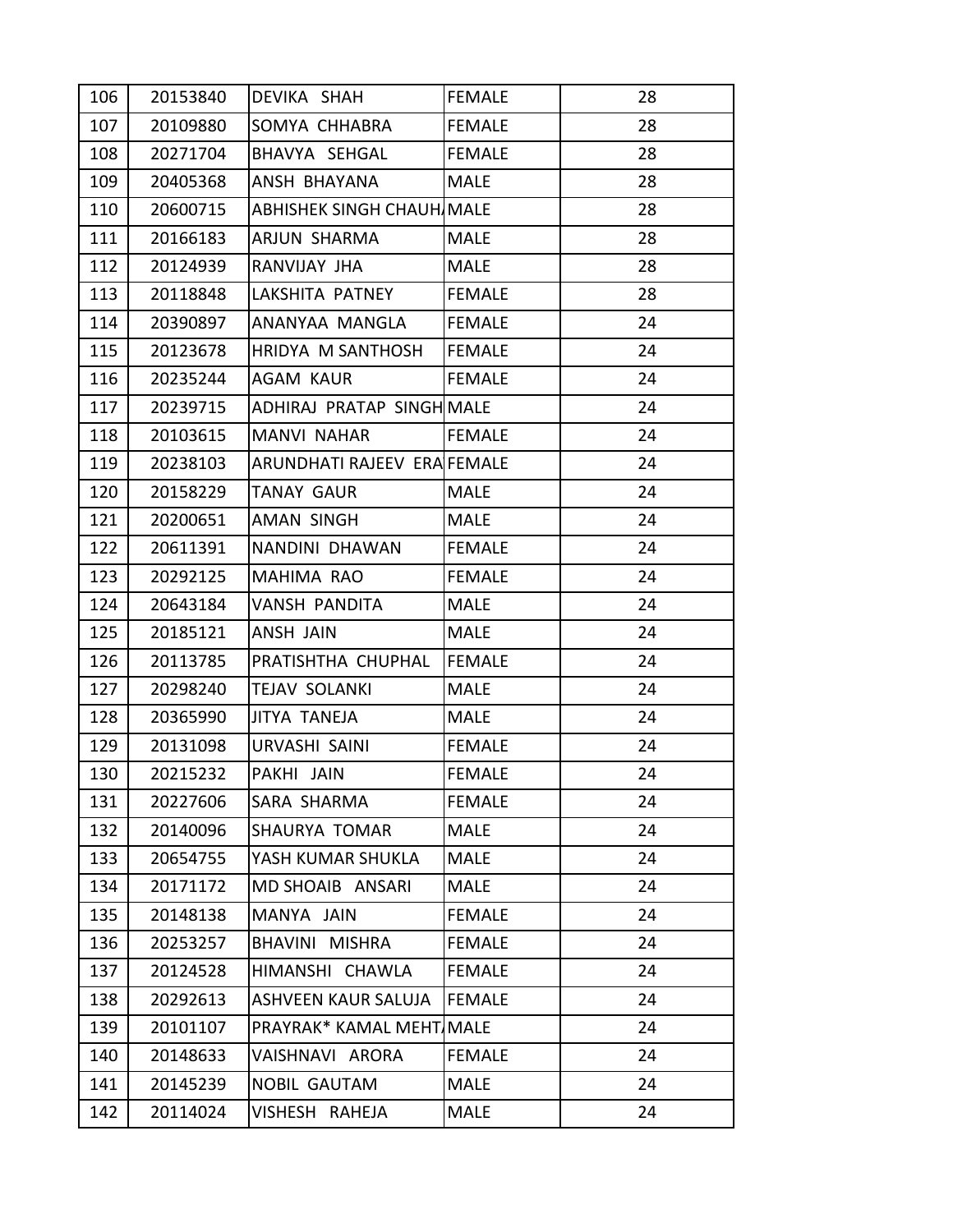| 143 | 20104107 | <b>AAKRITI</b>            | <b>FEMALE</b> | 24 |
|-----|----------|---------------------------|---------------|----|
| 144 | 20243538 | DIVIJ SUKHIJA             | <b>MALE</b>   | 24 |
| 145 | 20516356 | AMAN KISHOR               | <b>MALE</b>   | 24 |
| 146 | 20117629 | SALONI DHINGRA            | <b>FEMALE</b> | 24 |
| 147 | 20116103 | SOUMYA SHARMA             | <b>FEMALE</b> | 24 |
| 148 | 20184485 | <b>BHUMIKA SHARMA</b>     | <b>FEMALE</b> | 24 |
| 149 | 20164835 | PRABAL LUTHRA             | <b>MALE</b>   | 24 |
| 150 | 20336792 | ANTARA BALUNI             | <b>FEMALE</b> | 24 |
| 151 | 20115888 | AASTHA SUR                | <b>FEMALE</b> | 24 |
| 152 | 20594864 | AKASH SINGH CHAUHAN MALE  |               | 24 |
| 153 | 20238818 | PRAGATI MANGLA            | <b>FEMALE</b> | 24 |
| 154 | 20224990 | RIDDHI JAIN               | <b>FEMALE</b> | 24 |
| 155 | 20129895 | RIJUL CHADHA              | <b>MALE</b>   | 24 |
| 156 | 20208621 | PRABHJOT SINGH KHAND MALE |               | 24 |
| 157 | 20189544 | UJJAWAL DHALL             | <b>MALE</b>   | 24 |
| 158 | 20161191 | RITIK SETHI               | <b>MALE</b>   | 20 |
| 159 | 20606488 | TUSHAR SHARMA             | <b>MALE</b>   | 20 |
| 160 | 20375556 | <b>TESU BHARDWAJ</b>      | <b>FEMALE</b> | 20 |
| 161 | 20104717 | SHRIYA SHARMA             | <b>FEMALE</b> | 20 |
| 162 | 20134370 | AARTIKA DAVE              | <b>FEMALE</b> | 20 |
| 163 | 20607447 | NAMAN NAMDEV              | <b>MALE</b>   | 20 |
| 164 | 20108797 | VAANYA SHUKLA             | <b>FEMALE</b> | 20 |
| 165 | 20142916 | <b>INDRA</b>              | <b>FEMALE</b> | 20 |
| 166 | 20297610 | ARYAN SINGH BISHT         | <b>MALE</b>   | 20 |
| 167 | 20617753 | DIVITA JUNEJA             | FEMALE        | 20 |
| 168 | 20104367 | VATSAL TEWARI             | MALE          | 20 |
| 169 | 20160847 | ISHANYA SHARMA            | <b>FEMALE</b> | 20 |
| 170 | 20116545 | NISHANT NANDA             | <b>MALE</b>   | 20 |
| 171 | 20127457 | MUKUND DHAWAN             | <b>MALE</b>   | 20 |
| 172 | 20182055 | PRIYANKA PATRA            | <b>FEMALE</b> | 20 |
| 173 | 20194036 | <b>HEMAKSH GARG</b>       | <b>MALE</b>   | 20 |
| 174 | 20201970 | AABIR HUMAM               | <b>MALE</b>   | 20 |
| 175 | 20218737 | SANYA JOLLY               | <b>FEMALE</b> | 20 |
| 176 | 20149125 | SROTASWINI HAZARIKA       | <b>FEMALE</b> | 20 |
| 177 | 20270053 | NUPUR MADAAN              | <b>FEMALE</b> | 20 |
| 178 | 20357754 | ANSH TANDON               | MALE          | 20 |
| 179 | 20297071 | DEEPSHIKHA UPRETI         | <b>FEMALE</b> | 20 |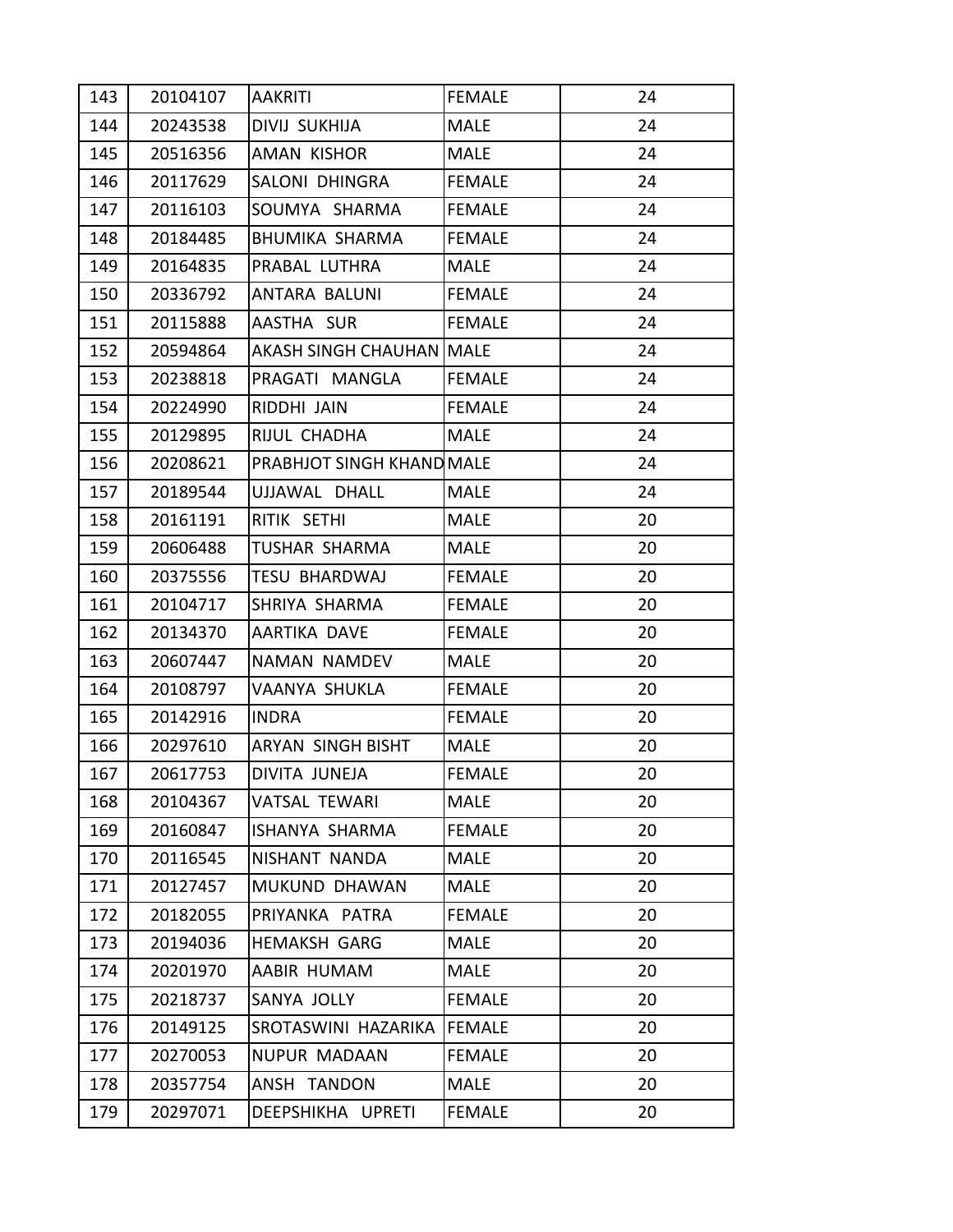| 180 | 20183249 | AKSHIT ARYA                       | MALE          | 20 |
|-----|----------|-----------------------------------|---------------|----|
| 181 | 20166317 | RIKA VERMA                        | <b>FEMALE</b> | 20 |
| 182 | 20101964 | SHIWANGI SINGH                    | <b>FEMALE</b> | 20 |
| 183 | 20285446 | <b>NOOR</b>                       | <b>FEMALE</b> | 20 |
| 184 | 20247068 | PRERIT DUA                        | <b>MALE</b>   | 20 |
| 185 | 20257929 | <b>ROSHAN</b>                     | <b>MALE</b>   | 20 |
| 186 | 20119684 | ANUSHKA SHARMA                    | <b>FEMALE</b> | 20 |
| 187 | 20118107 | VINAY KUMAR SHAKYA                | MALE          | 20 |
| 188 | 20218885 | SIA AHUJA                         | <b>FEMALE</b> | 20 |
| 189 | 20305655 | <b>GUNISHA KAUR BINDRA FEMALE</b> |               | 20 |
| 190 | 20310844 | NISHTHA PUNJABI                   | <b>FEMALE</b> | 20 |
| 191 | 20168730 | BHAVYA KATYAL                     | <b>FEMALE</b> | 20 |
| 192 | 20422411 | NEELKAMAL GUPTA                   | <b>FEMALE</b> | 20 |
| 193 | 20226372 | SANIA JAVED                       | <b>FEMALE</b> | 20 |
| 194 | 20216472 | SANYAM BATRA                      | <b>MALE</b>   | 20 |
| 195 | 20234028 | KOMAL BISHT                       | <b>FEMALE</b> | 20 |
| 196 | 20311455 | MOHAMMAD ASAD                     | <b>MALE</b>   | 20 |
| 197 | 20417905 | <b>DEEPANSHI</b>                  | <b>FEMALE</b> | 20 |
| 198 | 20178178 | <b>GARGI GUPTA</b>                | <b>FEMALE</b> | 20 |
| 199 | 20138399 | YAJUSH PRIYAM                     | <b>MALE</b>   | 20 |
| 200 | 20141761 | MAHIMA SINGH                      | <b>FEMALE</b> | 20 |
| 201 | 20418769 | SMRITI KALRA                      | <b>FEMALE</b> | 20 |
| 202 | 20142141 | AMBIKA SINGH                      | <b>FEMALE</b> | 20 |
| 203 | 20108761 | AKSHI DHALL                       | <b>FEMALE</b> | 20 |
| 204 | 20141914 | <b>KARTIKAY GUPTA</b>             | <b>MALE</b>   | 20 |
| 205 | 20113483 | ISHA BARMAN                       | <b>FEMALE</b> | 20 |
| 206 | 20107767 | SHIVAM VERMA                      | MALE          | 20 |
| 207 | 20271221 | LALITA GROVER                     | <b>FEMALE</b> | 16 |
| 208 | 20262248 | DHEERAJ DHANWANI                  | <b>MALE</b>   | 16 |
| 209 | 20106688 | S KRITIKA                         | <b>FEMALE</b> | 16 |
| 210 | 20362237 | ABHIRUPAM DAS                     | <b>MALE</b>   | 16 |
| 211 | 20313080 | NIKHIL RAJ SINGH                  | <b>MALE</b>   | 16 |
| 212 | 20262417 | CHESHTA SETH                      | <b>FEMALE</b> | 12 |